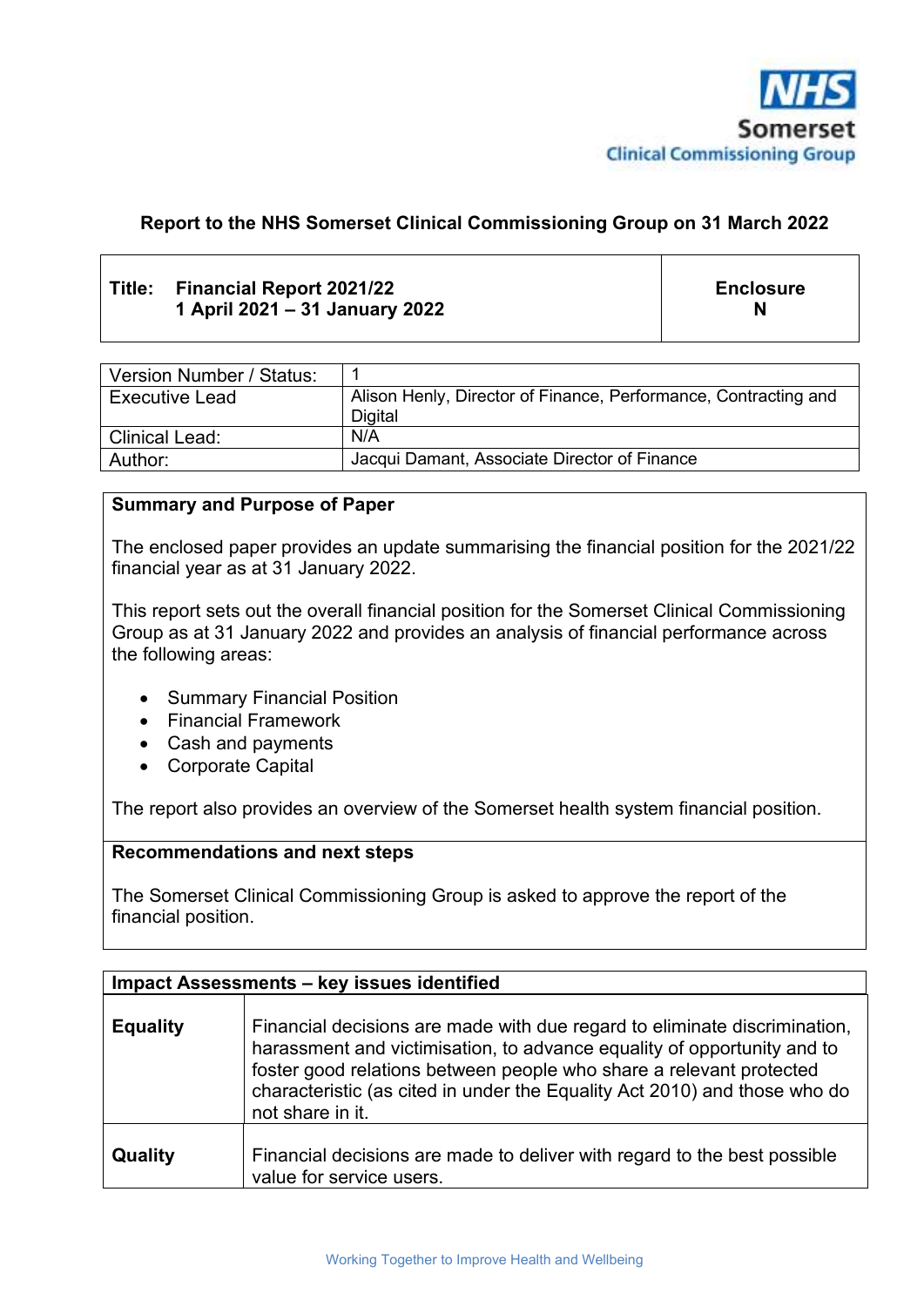| <b>Privacy</b>                    | No issues identified.                                                                                                                                  |            |                   |                 |  |
|-----------------------------------|--------------------------------------------------------------------------------------------------------------------------------------------------------|------------|-------------------|-----------------|--|
| <b>Engagement</b>                 | No issues identified.                                                                                                                                  |            |                   |                 |  |
| Financial /<br><b>Resource</b>    | The Somerset Clinical Commissioning Group has a confirmed revenue<br>budget of £1,122,854,000 for the 2021/22 financial year as at 31 January<br>2022. |            |                   |                 |  |
| Governance<br>or Legal            | The financial report details any constitutional standards required to be<br>met by the Clinical Commissioning Group.                                   |            |                   |                 |  |
| <b>Risk</b><br><b>Description</b> | The Somerset Clinical Commissioning Group must ensure it delivers the<br>planned financial target.                                                     |            |                   |                 |  |
|                                   | Consequence                                                                                                                                            | Likelihood | <b>RAG Rating</b> | <b>GBAF Ref</b> |  |
| <b>Risk Rating</b>                | 3<br>$\mathfrak{p}$<br>6<br>202                                                                                                                        |            |                   |                 |  |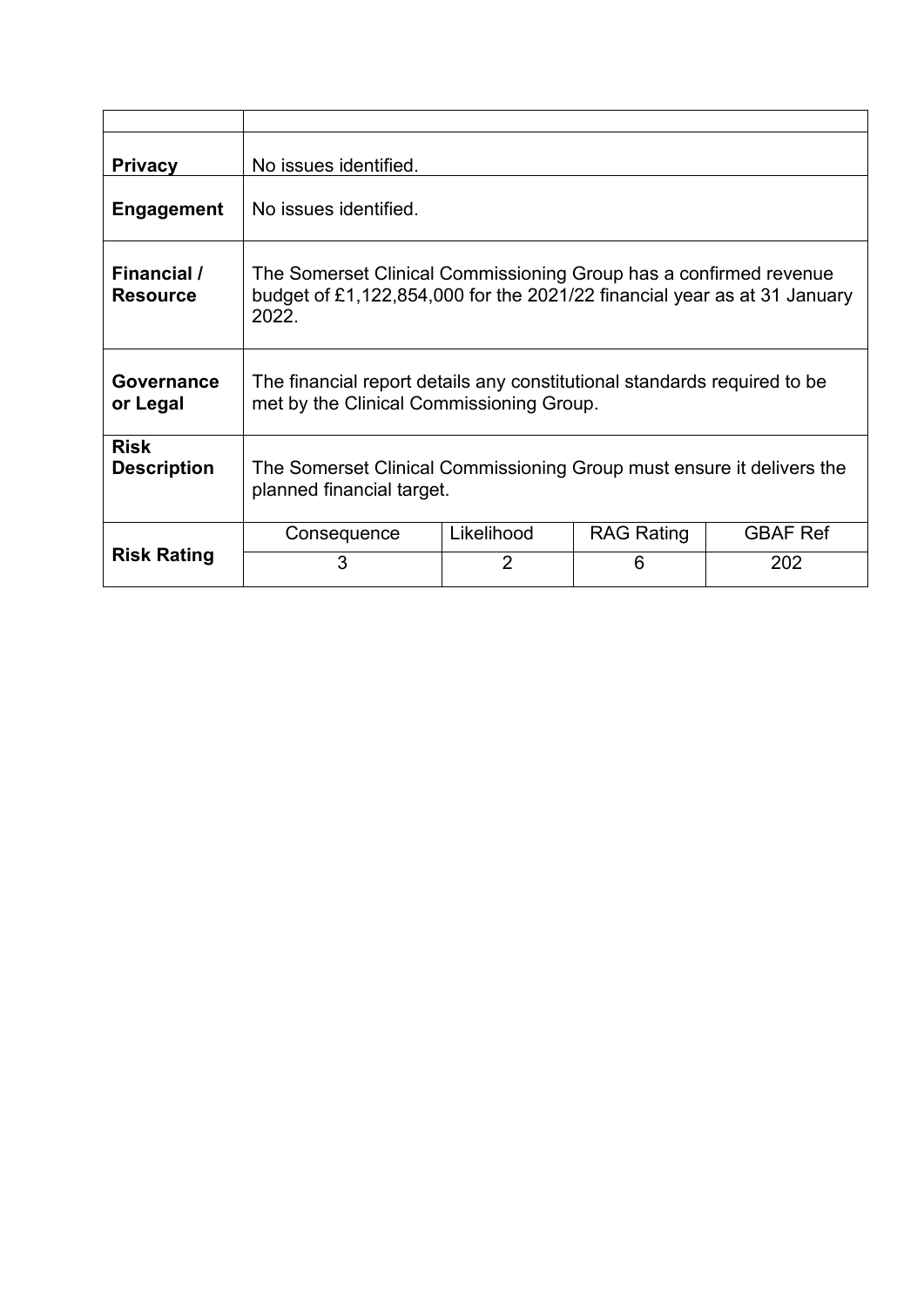## **SOMERSET CLINICAL COMMISSIONING GROUP**

# **FINANCE REPORT TO THE GOVERNING BODY**

# **AS AT 31 JANUARY 2022**

## **1 INTRODUCTION**

- 1.1 The purpose of this report is to update the Governing Body on the Clinical Commissioning Group's financial performance for the financial year 2021/22 as at 31 January 2022.
- 1.2 Effective partnership working across systems is at the heart of achieving national strategic goals for 2021/22 and into the future and the financial framework arrangements continue to support a system-based approach to funding and planning for 2021/22. The Government agreed an overall financial settlement for the NHS for the first half of the year (H1) which was based on H2 2020/21 funding envelopes and included a continuation of the system top-up and COVID-19 fixed allocation arrangements. Funding arrangements for the H2 period of 2021/22 are broadly consistent with a continuation of the H1 financial framework with adjustments for inflation, efficiency requirements and policy priorities.
- 1.3 Throughout the second half of the financial year there remains a continued focus on restoration and recovery of services, with additional funding available to support this, and recovering finances back to a sustainable footing. H2 funding envelopes include an increased efficiency requirement from H1, and this will continue to increase into 2022/23.
- 1.4 System funding envelopes for 2021/22 incorporate the following;
	- additional funding for known pressures and key policy priorities (including inflation, primary care and mental health services).
	- an increased efficiency requirement compared to 2020/21.
	- continued block payment arrangements for relationships between the CCG and NHS providers. Signed contracts between NHS commissioners and NHS providers are not required for 2021/22.
- 1.5 Some services continue to be funded outside of system funding envelopes for both H1 and H2 2021/22, including;
	- specialised high-cost drugs and devices.
	- some specific COVID-19 services (i.e. testing, vaccination, Hospital Discharge Programme (HDP)).
	- non-clinical services contracted by NHS England and NHS Improvement that are transacted via invoicing.
	- allocations of national system development funding (SDF).
	- elective recovery funding.
- 1.6 Fully triangulated financial plans were developed separately for the H1 and H2 period of 2021/22. System financial plans for H1 were submitted in their final form during June 2021 and for H2 were submitted on  $18<sup>th</sup>$  November 2021. The Somerset system submitted balanced financial plans for both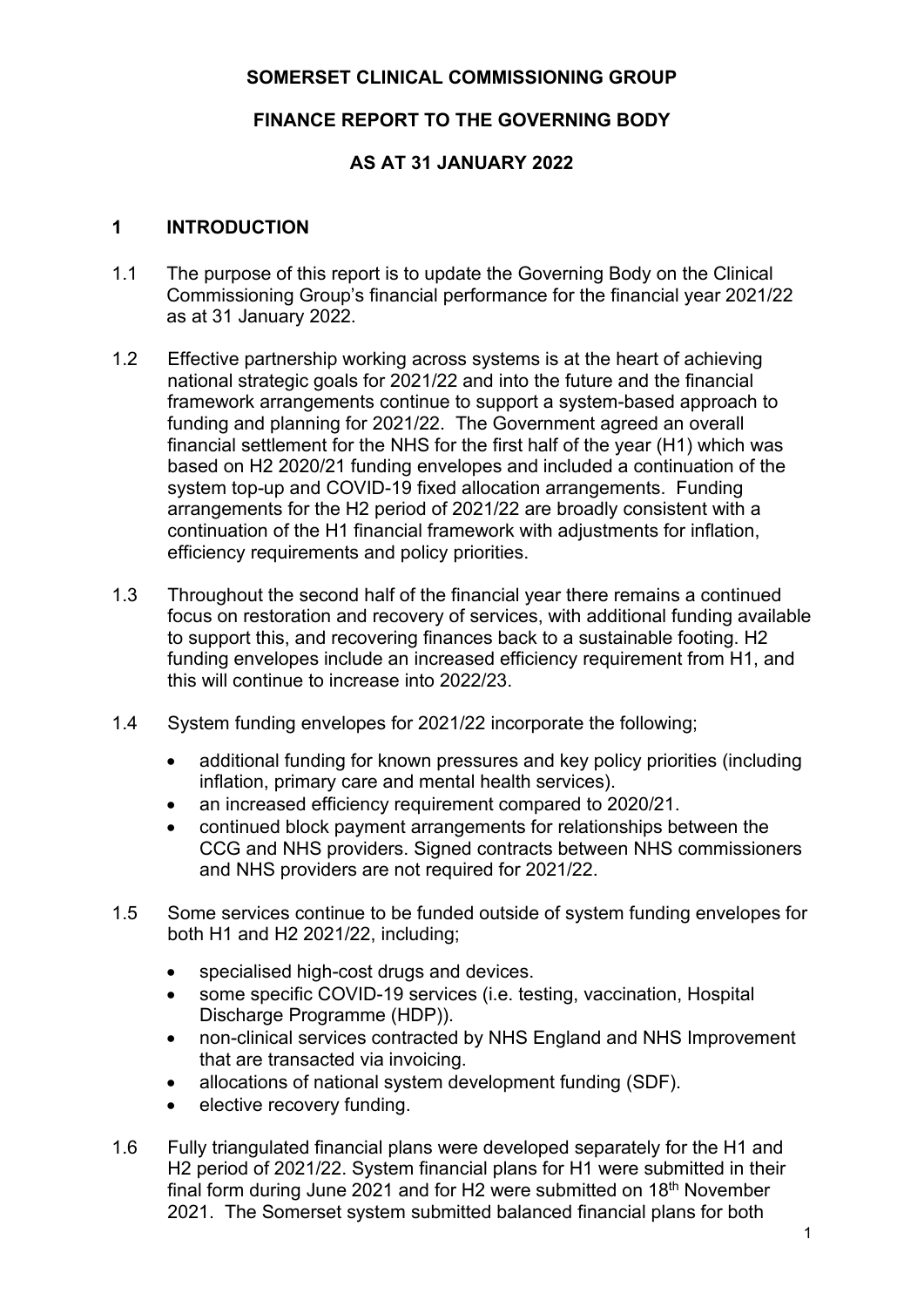periods. These plans form the basis on which the CCG's budgets have been determined for 2021/22.

## **2 SOMERSET CLINICAL COMMISSIONING GROUP FINANCE REPORT**

#### **Forecast Outturn**

2.1 CCG budgets have been determined by the System level financial plans submitted to NHS England for the H1 & H2 2021/22 periods. These budgets were presented to and agreed by the Finance and Performance Committee in May 2021 and November 2021 respectively. The plans were based on delivering a financial break-even position for the financial year and the reported outturn position as at  $31<sup>st</sup>$  January 2022 reflects that the CCG is forecast to deliver a balanced financial position according to plan.

#### **Revenue Resource Limit**

- 2.2 The current confirmed CCG revenue resource limit for 2021/22 is reported as £1,122.854m, which includes allocated programme funding of £1,021.386m, delegated primary care commissioning funding of £90.378m and a running cost allocation of £11.09m.
- 2.3 Table 1 below shows the breakdown of resources available to the Clinical Commissioning Group for the 2021/22 financial year, as at 31st January 2022. This resource includes retrospective funding allocations received to reimburse expenditure incurred outside of the allocated funding envelope. This includes cost commitments related to elective activity recovery, the Hospital Discharge Programme and Covid-19 vaccine inequalities.

|                                                                       | 2021/22<br>£'000 |
|-----------------------------------------------------------------------|------------------|
| <b>Programme Costs</b>                                                |                  |
| <b>Core Allocation</b>                                                | 832,117          |
| Non-Recurrent Allocations included at plan:                           |                  |
| *<br>Top Up                                                           | 71,218           |
| *<br>Covid-19                                                         | 43,674           |
| $^\star$<br>Growth                                                    | 17,826           |
| <b>Out of Envelope Cost Reimbursement:</b>                            |                  |
| *<br><b>Elective Recovery Funds</b>                                   | 13,231           |
| $\star$<br><b>Elective Plus funding</b>                               | 10,400           |
| $\star$<br>Hospital Discharge Programme                               | 5,764            |
| $\star$<br>Covid-19 vaccine inequalities                              | 100              |
| <b>System Development Funds (SDF):</b>                                |                  |
| Primary Care SDF - GPFV Baseline                                      | 858              |
| $\star$<br>Primary Care SDF - PCN Leadership & Management             | 403              |
| $\star$<br>Primary Care SDF - Demand led                              | 1,226            |
| $\star$<br><b>Mental Health SDF</b>                                   | 3,067            |
| $\star$<br>Mental Health: COVID: Mental health support for staff hubs | 330              |
| $\star$<br><b>Mental Health Spending Review</b>                       | 2,919            |
| *<br>Ageing Well SDF                                                  | 3,101            |
| $\star$<br>LD & Autism SDF                                            | 492              |
| $^\star$<br>CVD, Respiratory & Stroke SDF                             | 376              |
| $\star$<br><b>Maternity SDF</b>                                       | 432              |
| $\star$<br>Prevention SDF - Tobacco dependence treatment allocation   | 176              |

#### **Table 1: 2021/22 Revenue Resource Limit as at 31 January 2022**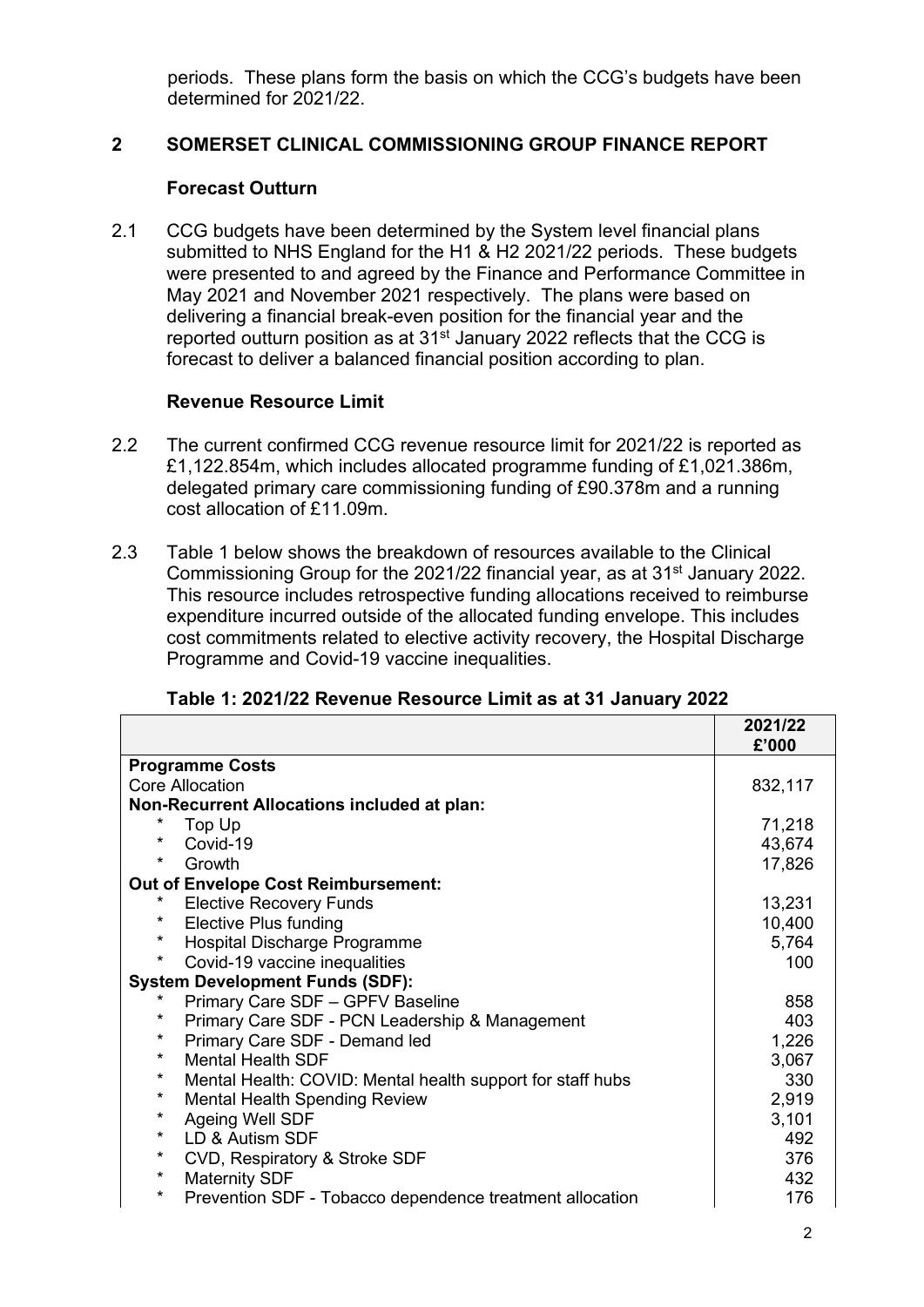| $^\star$<br>$\star$ | <b>Emergency &amp; Elective Care SDF</b><br>System Transformation SDF: ICS Implementation & Development | 1,149<br>303   |
|---------------------|---------------------------------------------------------------------------------------------------------|----------------|
| $^\star$            | CYP SDF - Clinical & Management Leadership & Asthma                                                     |                |
|                     | Improvements                                                                                            | 214            |
| $^\star$            | <b>Diabetes SDF</b>                                                                                     | 209            |
| $\star$             | IT & Tech SDF - Blood pressure @home trailblazer funding                                                | 33             |
| $\star$             | Outpatients SDF - Outpatient Video Consultation Software System                                         |                |
| $^\star$            | Allocations                                                                                             | 100            |
| $\star$             | Nursing SDF - IPC Training                                                                              | 36             |
| $\star$             | <b>SCN SDF - Long Covid Assessment Clinics</b>                                                          | 200            |
| *                   | People SDF - Enhanced/Inclusive Health and Wellbeing                                                    | 229            |
|                     | Diagnostics Programme SDF - Community Diagnostic Hub                                                    | 3,840          |
|                     | implementation and revenue funding                                                                      |                |
| $\star$             | <b>Additional in year Non-Recurrent Allocations:</b><br>Diabetes - Implementation funding               | 192            |
| $^\star$            | <b>Diabetes Recovery Fund</b>                                                                           | 143            |
| $\star$             | Long Covid Paediatric funding                                                                           | 14             |
| $\star$             | Covid vaccination programme                                                                             | 200            |
| $\star$             | <b>Primary Care Capital grants</b>                                                                      | 504            |
| $\star$             | Learning Disabilities and Autism                                                                        | 123            |
| $\star$             | Palliative and End of Life Care match funding                                                           | 20             |
| $\star$             | Winter pressures                                                                                        | 170            |
| $\star$             | Cervical Screening Programme - audit funding for practices                                              | $\overline{2}$ |
| $\star$             | Volunteering Services Fund - SFT and YDH                                                                | 50             |
| $\star$             | Embedding the VCSE in ICSs Partnership Programme                                                        | 35             |
| $^\star$            | Healthcare science & Endoscopy lead                                                                     | 21             |
| $^\star$            | Specialist Weight Management: Tier 3 and/or Tier 4 services                                             | 47             |
| $\star$             | ICS Health Inequalities Funding                                                                         | 17             |
| $\star$             | People Plan Exemplars                                                                                   | 146            |
| $\star$             | Community MH supervision funding                                                                        | 16             |
| $\star$             | <b>Clinical Care Prof leadership</b>                                                                    | 29             |
| $\star$             | Ageing Well falls response                                                                              | 55             |
| $\star$             | Infection Prevention & Control funding                                                                  | 10             |
| $^\star$            | Operational capacity                                                                                    | 1,609          |
| $\star$             | Winter Access security funding                                                                          | 50             |
|                     | <b>Cardiac Rehabilitation funds</b>                                                                     | 34             |
| $^\star$            | <b>Discharge Funding</b>                                                                                | 2,600          |
| $\star$             | <b>Shared Care Records Programme</b>                                                                    | 328            |
| $^\star$            | Supporting People at Home                                                                               | 337            |
| $\star$             | <b>UTF DA Seed Funding</b>                                                                              | 500            |
| $\star$             | Covid / Winter                                                                                          | 45             |
| $\star$             | <b>Armed Forces OOH</b>                                                                                 | 21             |
| $^\star$            | Low Calorie Diet project                                                                                | 35             |
| $\star$             | Respiratory - PCN Champion                                                                              | 5              |
| $\star$             | <b>HSCN</b> funding                                                                                     | 5              |
|                     | <b>Adjusted Programme Allocation</b>                                                                    | 1,021,386      |
|                     | <b>Primary Care Co-Commissioning</b>                                                                    |                |
|                     | Delegated budget                                                                                        | 86,368         |
|                     | <b>Non-Recurrent Allocations:</b>                                                                       |                |
|                     | Primary Care SDF - Covid support                                                                        | 1,187          |
|                     | Primary Care for Long Covid                                                                             | 290            |
|                     | <b>Primary Care Winter Access funding</b>                                                               | 1,581          |
|                     | Investment and Impact Fund part 2                                                                       | 949            |
|                     | Cervical Screening Audit - CCAS - Phase 1.1                                                             | 1              |
|                     | Medical Exemption Reviews (MARs) Covid Exemption Assessments                                            | $\overline{2}$ |
|                     | <b>Adjusted Primary Care Co-Commissioning Allocation</b>                                                | 90,378         |
|                     |                                                                                                         |                |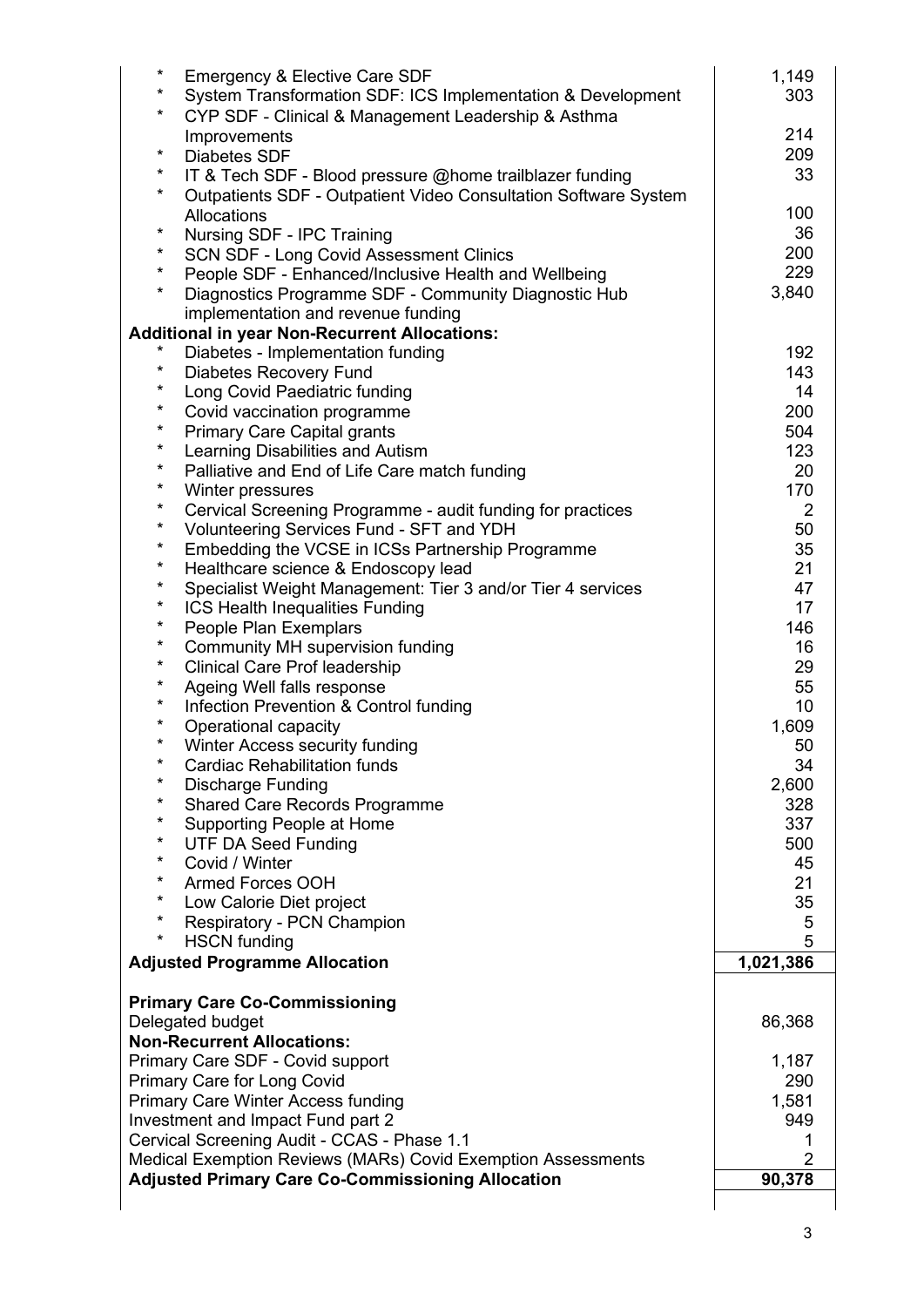| <b>Running Costs</b><br><b>Non-Recurrent Allocations:</b> | 10,456    |
|-----------------------------------------------------------|-----------|
| 6.3% pension uplift                                       | 634       |
| <b>Adjusted Running Cost Allocation</b>                   | 11,090    |
|                                                           |           |
| Total In Year Allocation                                  | 1,122,854 |

2.4 Additional System Development Funding (SDF), Spending Review funding, and funding allocations for a range of specific in-year initiatives, available nonrecurrently outside of funding envelopes, have been released to the CCG in year. These additional resource allocations are detailed in Table 1 above.

#### **Financial Performance Highlights and Exceptions**

2.5 Table 2 below shows the 2021/22 forecast financial position against key budget reporting lines based on financial resource and data available as at 31<sup>st</sup> January 2022. The budget reporting format reflects funding allocations across care categories as specified in the funding model provided by NHS England and reflects the format in which the financial position is reported to NHS England on a monthly basis.

| Annual<br><b>Budget</b><br>£'000 | <b>Forecast</b><br><b>Expenditure</b><br>£'000 | Forecast<br><b>Variance</b><br>£'000                                | <b>Previous</b><br><b>Reported</b><br>Variance<br>£'000 | Variance<br>Change   |
|----------------------------------|------------------------------------------------|---------------------------------------------------------------------|---------------------------------------------------------|----------------------|
| 575.741                          | 575.556                                        | (185)                                                               | (758)                                                   | <b>Deterioration</b> |
| 90,374                           | 91,795                                         | 1,421                                                               | 1,095                                                   | <b>Deterioration</b> |
| 92.961                           | 93.200                                         | 239                                                                 | 158                                                     | <b>Deterioration</b> |
| 53.400                           | 49,600                                         | (3,800)                                                             | (3,800)                                                 | <b>Static</b>        |
| 91.117                           | 88.401                                         | (2,716)                                                             | (1,016)                                                 | <b>Improvement</b>   |
| 26.431                           | 25,394                                         | (1,037)                                                             | (637)                                                   | <b>Improvement</b>   |
| 90.378                           | 90.378                                         | 0                                                                   | 0                                                       | <b>Static</b>        |
| 85.498                           | 91.776                                         | 6.278                                                               | 5.258                                                   | <b>Deterioration</b> |
| 11.090                           | 10.890                                         | (200)                                                               | (300)                                                   | <b>Deterioration</b> |
| 5.864                            | 11.922                                         | 6.058                                                               | 6.058                                                   | <b>Static</b>        |
| 1.122.854                        | 1,128,912                                      | 6,058                                                               | 6.058                                                   | <b>Static</b>        |
|                                  |                                                | Mater presentent in expressed applicat the last proported partition |                                                         |                      |

#### **Table 2: 2021/22 Analysis of Expenditure as at 31 January 2022**

Note: movement is assessed against the last reported position

**Key**:

| $\sim$                                                                    |                      |
|---------------------------------------------------------------------------|----------------------|
| Improved forecast position compared to previous month                     | Improvement          |
| Static forecast position compared to previous month – favourable variance | <b>Static</b>        |
| Static forecast position compared to previous month – adverse variance    | <b>Static</b>        |
| Deteriorated forecast position compared to previous month                 | <b>Deterioration</b> |

- 2.6 Table 2 above demonstrates a forecast break-even position against resource for the financial year, with the exception of COVID-19 related costs which are due to be reimbursed outside of the allocated funding envelope.
- 2.7 Variances against planned budgets are reported across expenditure categories where data has been made available identifying potential cost pressures or financial benefits. With the exception of costs which are due to be reimbursed outside of the allocated funding envelope, the forecast position reported in Table 2 reflects that any cost pressures have been fully mitigated across total budgets. Forecasts are continually reviewed and refined as more information becomes available. Key variances across expenditure categories are outlined below.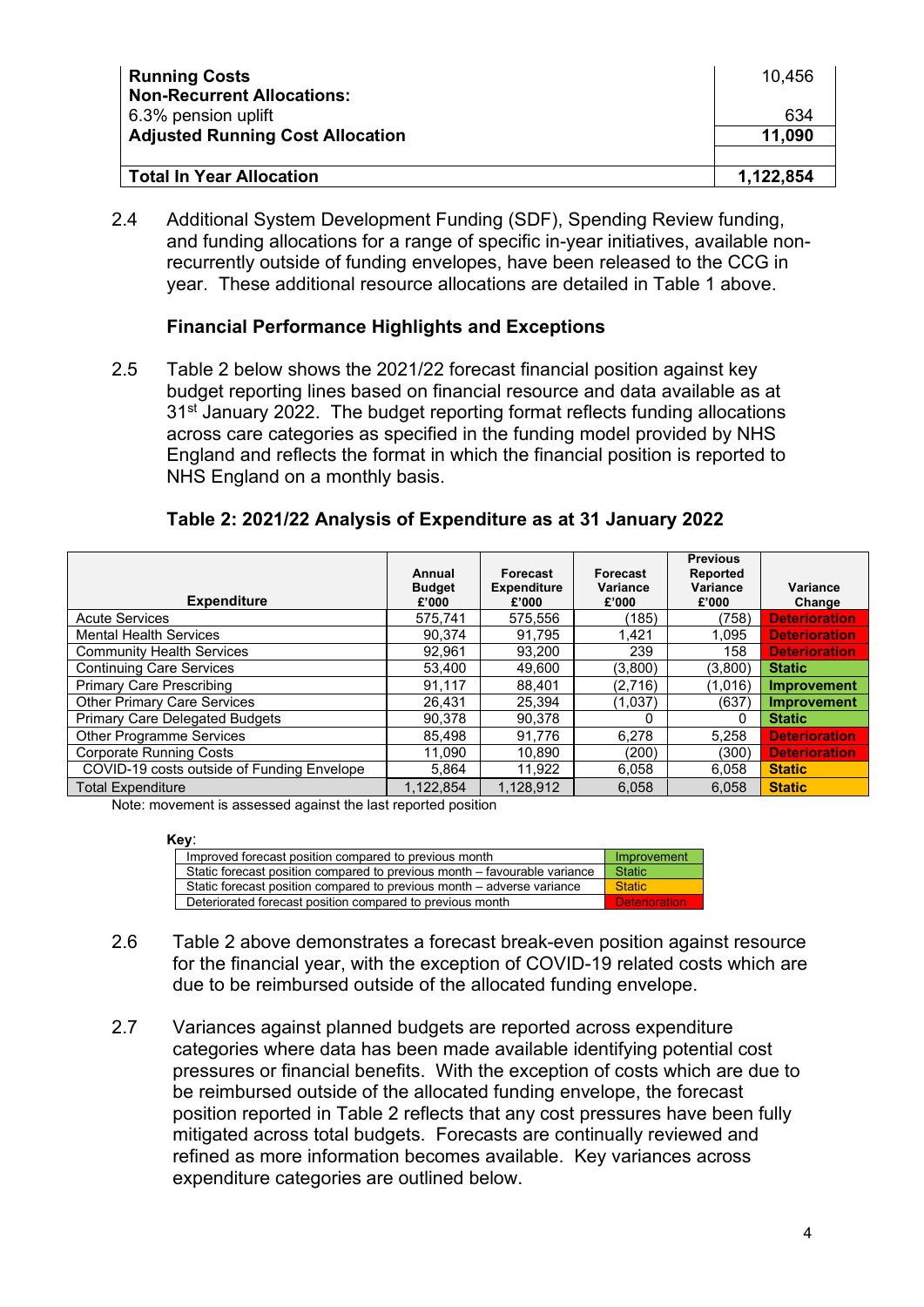2.8 Specific elements of the financial position to be highlighted for the current reporting period include:

#### **NHS Provider Expenditure**

Payments to NHS bodies for 2021/22 have been made on a block value basis and budgets have been allocated to reflect this. We are therefore not reporting any variance against NHS provider budgets for the financial year.

#### **Acute Services**

Acute services expenditure still includes a level of non-contractual commitment with private sector and devolved administration NHS providers during 2021/22, despite the continued cessation of billing for Non-Contracted Activity (NCA) by other NHS providers under the current financial arrangements. The level of this remaining NCA activity is below the planned budget for the financial year to date.

Activity with independent sector providers is also below planned levels for the period to month 10.

These under-commitments against planned budgets are partially offset by an increased forecast cost pressure related to children's complex care cases. The number of cases for which the CCG provides financial support continues to grow, with a 45% increase in the number of cases since the end of 2020/21. The forecast cost pressure has increased from the position reported at month 9.

The reported financial position for Acute Services includes a commitment with South Western Ambulance Service NHS Foundation Trust to provide additional financial support in recognition of the significant additional costs being incurred by the Trust during a period of exceptionally high levels of demand. It has been agreed with all commissioners across the South West to provide this additional resource.

#### **Mental Health Services**

An over-commitment against planned budget is reported for mental health services, mainly associated with the cost of S117 aftercare services for patients discharged from hospital. This is a shared cost between health and social care and the number of cases for which health services provide a funding contribution continues to rise. The forecast cost pressure has increased from the position reported at month 9. Processes are under review to ensure robust procedures are in place to monitor and manage these costs.

A forecast under-commitment is now reported against planned budgets for mental health non-contracted activity. This has changed from the position at month 9, where a cost pressure was reported. This is a relatively small budget and activity levels can be unpredictable, however this movement in the position is due to the incorrect identification of a patient as a mental health related case.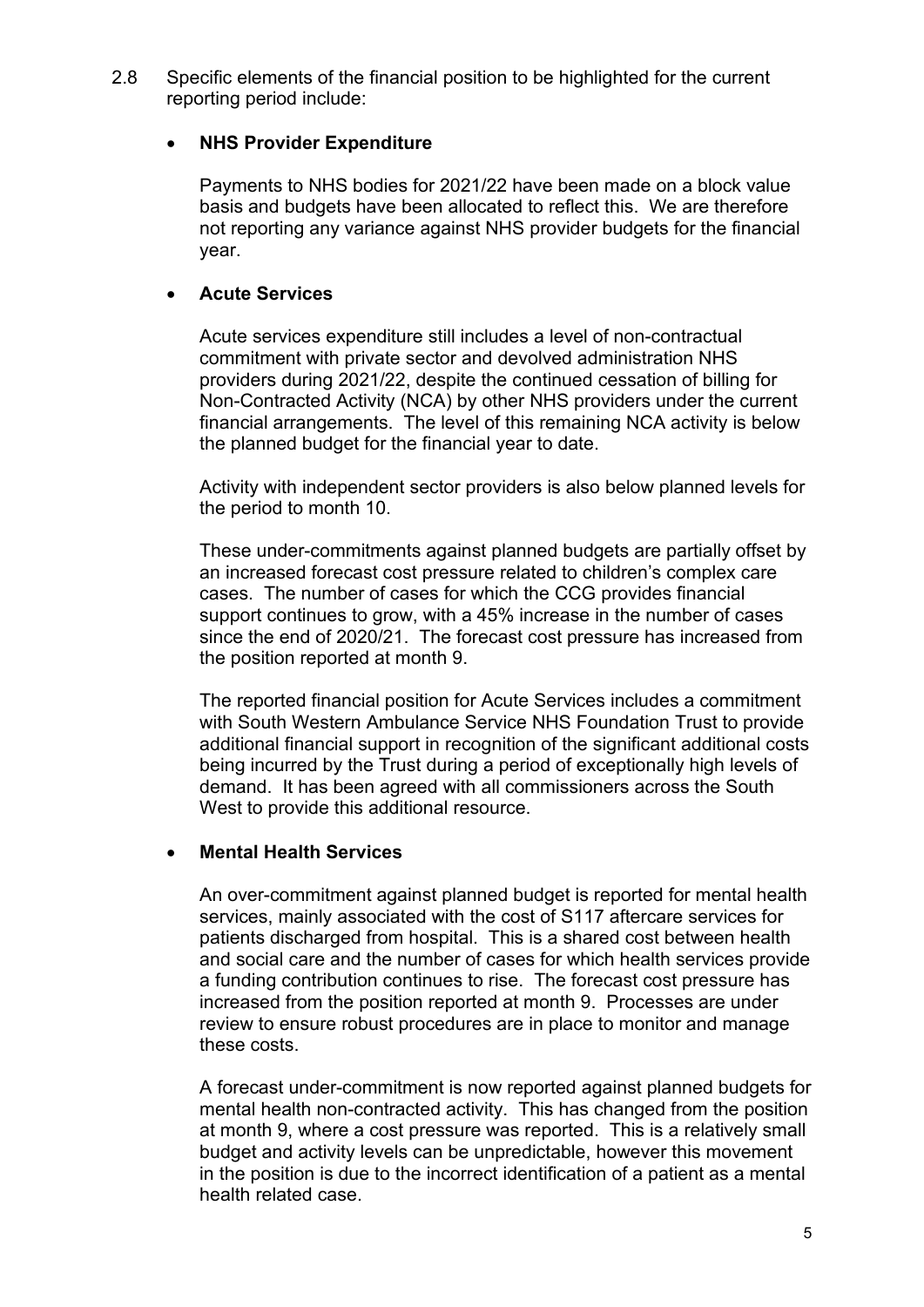An under commitment against mental health investment funds is forecast for 2021/22, driven by a delayed implementation of the service development programme whilst new staff posts were recruited.

#### **Community Health Services**

An over-commitment against budget is reported for community-based health services. This has mainly been driven by an accrued commitment to recognise an ongoing review by HMRC regarding the ability of the CCG to reclaim VAT on the wheelchair services contract delivered by Millbrook Healthcare. The latest advice from HMRC suggests that the VAT charged on this contract should not be reclaimable by the CCG and therefore we are now accruing the VAT charges on this basis. Planned budgets did not allow for the VAT element of the contract charges. The HMRC review has not yet been concluded, but it was thought prudent to account for this cost.

The cost pressure reported against community health services budgets has increased from the position reported at month 9 due to the transfer of commissioning responsibility from NHSEI for a high-cost Neurological placement at Cygnet Health Care.

## **Continuing Care Services**

Activity across all areas of CHC provision, including funded nursing care, has been lower year to date than anticipated within financial plans. During the peak of the Covid pandemic CHC assessments were paused for a period, however having resumed assessments and cleared any backlog of referrals, caseload numbers have not reached the levels seen prior to the onset of the pandemic. This is particularly the case with end of life fast track cases. Processes for the referral, assessment and review of CHC end of life cases has been improved across the Somerset system and this will have an impact on caseload numbers.

The Covid-19 hospital discharge programme (HDP) has undoubtedly had an impact on CHC activity, leading to fewer referrals presenting for CHC assessment and with a period of patient care being funded through this programme before presenting for CHC assessment. An undercommitment of £3.8m against planned budget is currently forecast for the 2021/22 financial year.

## **Primary Care Prescribing**

Category M drug prices have fluctuated across the financial year, with a national rise in prices from April 2021 and subsequent decreases in prices from July 2021. The under-commitment against planned budgets for primary care prescribing includes the forecast net impact of these price changes for the financial year. Prescribing cost data available to date indicates that primary care prescribing costs are further below planned budgets than previously anticipated and therefore forecasts have been updated to reflect this latest data.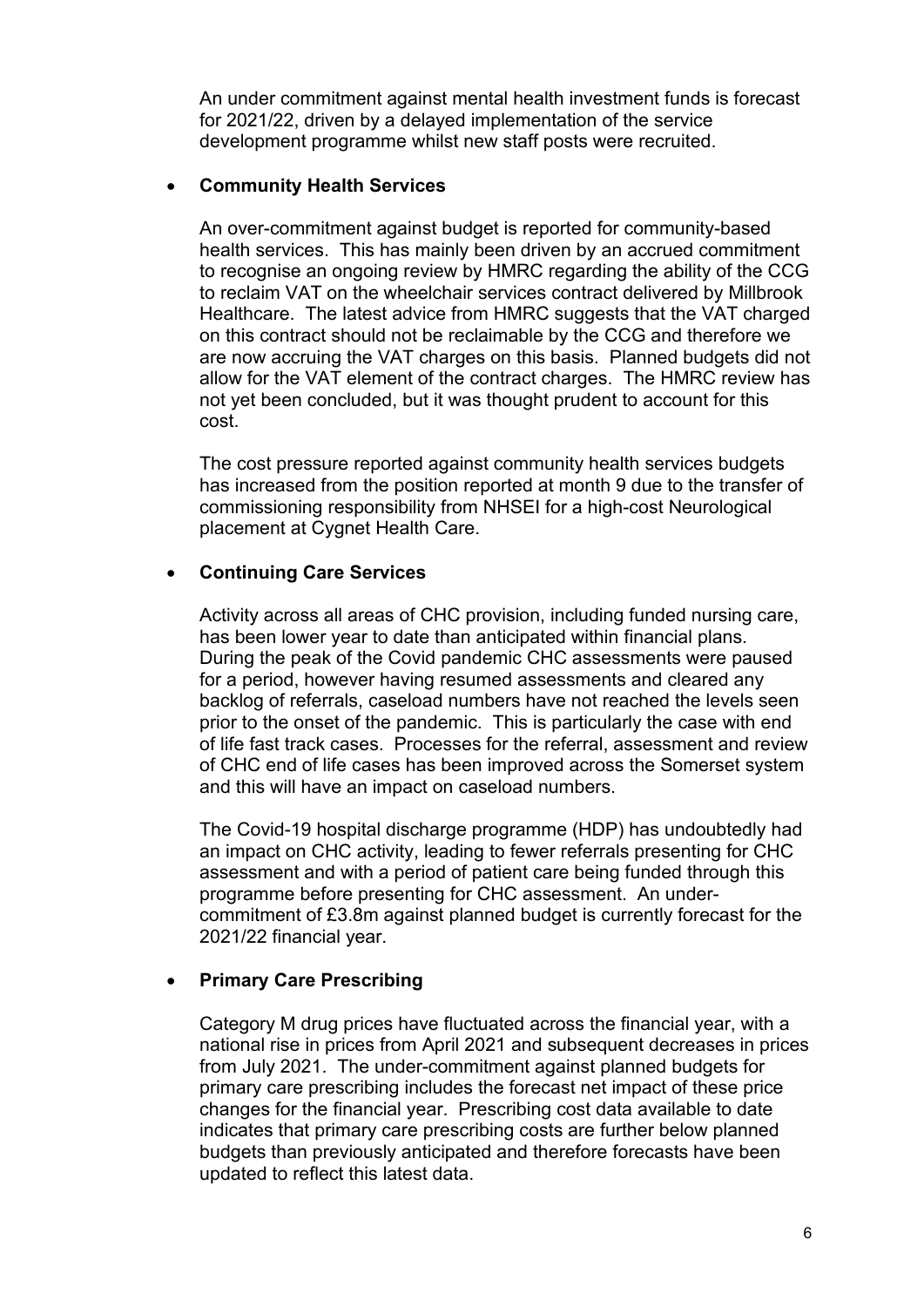#### **Other Primary Care Services**

A forecast under-commitment against planned budgets is anticipated for other Primary Care services. This is across a range of budgets, with an increased underspend reported against GP Local Enhanced Services budgets. The ability to deliver some of these services will have been affected by Covid restrictions.

#### **Other Programme Services**

The financial position reported for Other Programme Services includes an overcommitment against planned budgets for non-emergency patient transport services. This is due to an increase in the number of patient journeys required due to Covid restrictions on the number of patients able to be conveyed per vehicle and also reflects an increase in the use of taxis because of the impact of Covid on the availability of voluntary drivers.

An overcommitment is also reported in respect of the Learning Disabilities pooled budget with Somerset County Council. Latest reports from the Local Authority demonstrate a forecast cost pressure, of which the CCG contributes 25% under the pooled budget arrangement.

Other Programme Services also includes cost commitments related to S256 service agreements in place with Somerset County Council. These agreements cover a range of services, including mental health, domiciliary care provision and other out of hospital care services to strengthen joined up care pathways between health and social care and maximise health outcomes for the population of Somerset.

## **Corporate Running Costs**

CCG running costs are currently forecast to be below budget for 2021/22. This mainly represents an under commitment against budget allocated to non-pay related costs, with savings being driven by the current home working arrangements for most CCG staff.

## **COVID-19 costs outside of Funding Envelope**

As mentioned in section 2.6 above, expenditure commitments for specific COVID-19 related costs that are funded outside of allocated funding envelopes are reviewed by NHS England and a retrospective nonrecurrent funding adjustment actioned to reimburse these costs. These out of envelope COVID-19 costs are reported at £5.864 in total for H1 and the CCG has been allocated resource to fully fund this commitment. Further costs totalling £6.058m are forecast for H2, with costs of £3.954m committed for months 7 to 10, for which reimbursement is still anticipated.

## **Risks to Delivery of the Financial Plan**

2.9 All known and quantifiable cost pressures and mitigations are reported as overspends or underspends against the appropriate budgets within the financial outturn position within this report.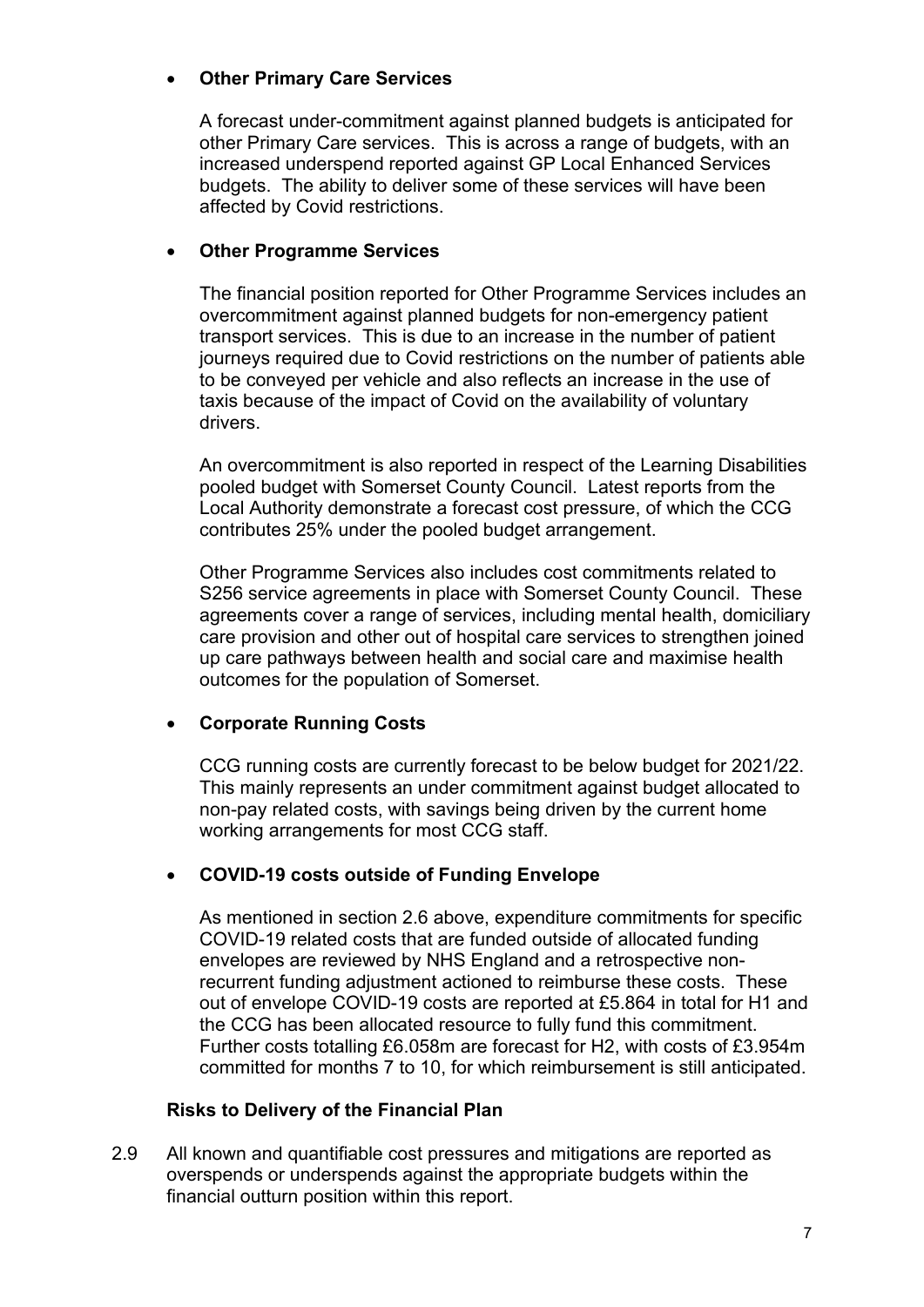2.10 Any financial risks that crystallise throughout the financial year are anticipated to be fully mitigated within the available funding envelope.

## **Quality, Innovation, Productivity and Prevention (QIPP)**

- 2.11 Due to the COVID-19 pandemic, expectations for the delivery of efficiency savings were suspended for the greater part of 2020/21. However, as mentioned in section 1.4 of this report, there is an increased efficiency requirement incorporated into financial plans for 2021/22, particularly through the H2 period of the financial year.
- 2.12 The planned Clinical Commissioning Group QIPP target for 2021/22 is £3.53m. This is profiled between H1 at £1.138m and H2 at £2.392m.
- 2.13 Table 3 below summarises the 2021/22 QIPP plans for the Clinical Commissioning Group.

| <b>Description</b>                     | £'000 |
|----------------------------------------|-------|
| <b>Acute Services</b>                  | 1,743 |
| <b>GP Prescribing</b>                  | 750   |
| <b>Continuing Healthcare</b>           | 720   |
| <b>Corporate Services efficiencies</b> | 13    |
| Other Programme efficiencies           | 304   |
| <b>TOTAL QIPP</b>                      | 3,530 |

## **Table 3: 2021/22 QIPP Plans**

These savings plans are built into planned budget allocations across care categories. Areas where projected savings have not achieved planned levels will be reported through variations within the financial performance 'Highlights and exceptions' section above. The reported forecast position reflects that required QIPP savings for 2021/22 are anticipated to be delivered.

## **Cash**

2.14 The Clinical Commissioning Group is required to manage its cash to minimum levels by the end of the financial year. Throughout the year the level of cash held will vary. The forecast and actual end of month cash book balances to date are shown in Table 4 below.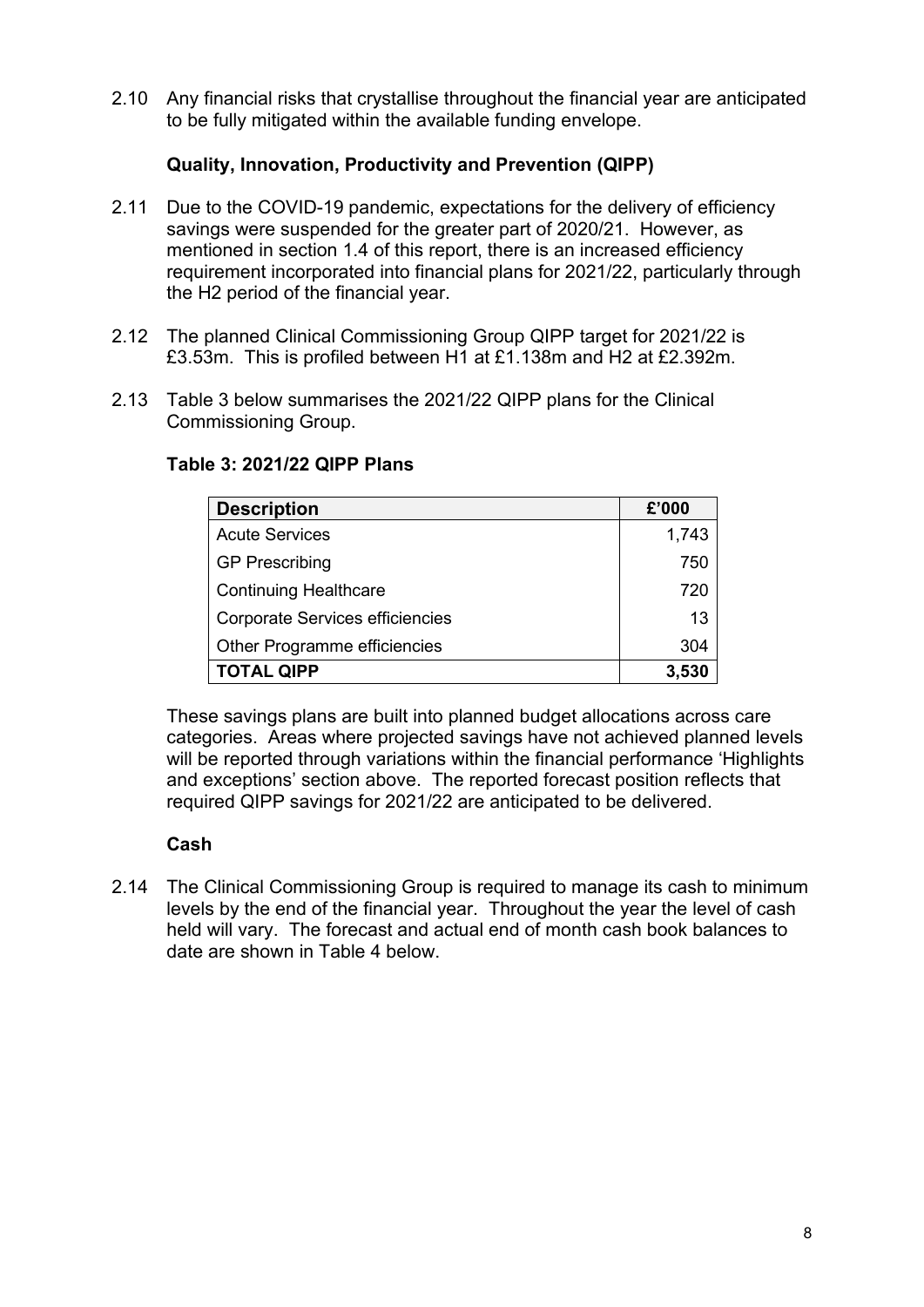## **Table 4: Cash Book Balances**

| <b>Month end</b> | <b>Actual Cash Book</b><br><b>Balance</b><br>£'000 | <b>Forecast Cash Book</b><br><b>Balance</b><br>£'000 |
|------------------|----------------------------------------------------|------------------------------------------------------|
| April 2021       | 2,248                                              | 1,067                                                |
| May 2021         | 1,115                                              | 1,015                                                |
| <b>June 2021</b> | 2,905                                              | 1,037                                                |
| <b>July 2021</b> | 857                                                | 967                                                  |
| August 2021      | 1,005                                              | 1,006                                                |
| September 2021   | 1,161                                              | 1,002                                                |
| October 2021     | 1,933                                              | 1,076                                                |
| November 2021    | 548                                                | 1,122                                                |
| December 2021    | 305                                                | 1,207                                                |
| January 2022     | 192                                                | 1,330                                                |

We continue to ensure that we hold sufficient cash levels to enable prompt payment of all invoices, ensuring that providers are supported with their cash flow.

## **Better Payment Practice Code (BPPC)**

2.15 The Clinical Commissioning Group is required, as part of its administrative duty, to pay 95% of all creditors within 30 days of receipt of goods or valid invoice. Table 5 below shows the cumulative position for April 2021 to January 2022. Performance exceeds the target of 95%.

## **Table 5: Better Payment Practice Code Performance**

| <b>NON-NHS PAYABLES</b>                                 | <b>Number</b> | £'000   |
|---------------------------------------------------------|---------------|---------|
| Total Non-NHS trade invoices paid in the year           | 7,755         | 164,807 |
| Total Non-NHS trade invoices paid within target         | 7,755         | 164,807 |
| Percentage of Non-NHS trade invoices paid within target | 100.0%        | 100.0%  |
| <b>NHS PAYABLES</b>                                     | <b>Number</b> | £'000   |
| Total NHS invoices paid in the year                     | 533           | 604,670 |
| Total NHS invoices paid within target                   | 533           | 604,670 |
| Percentage of NHS invoices paid within target           | 100.0%        | 100.0%  |

## **Corporate Capital**

2.16 Table 6 below sets out the current position regarding corporate capital allocations and expenditure plans for 2021/22.

## **Table 6: 2021/22 Corporate Capital Plan**

| <b>Capital Scheme</b> | <b>Allocation</b>                    | <b>Application</b>              |
|-----------------------|--------------------------------------|---------------------------------|
| <b>CCG Corporate</b>  | The CCG submitted a plan for a       | This capital allocation will be |
| Capital IM&T          | £70,000 corporate capital allocation | used to update, maintain and    |
| Refresh               | and this funding was released to     | improve existing IT             |
|                       | the CCG during June 2021.            | hardware.                       |